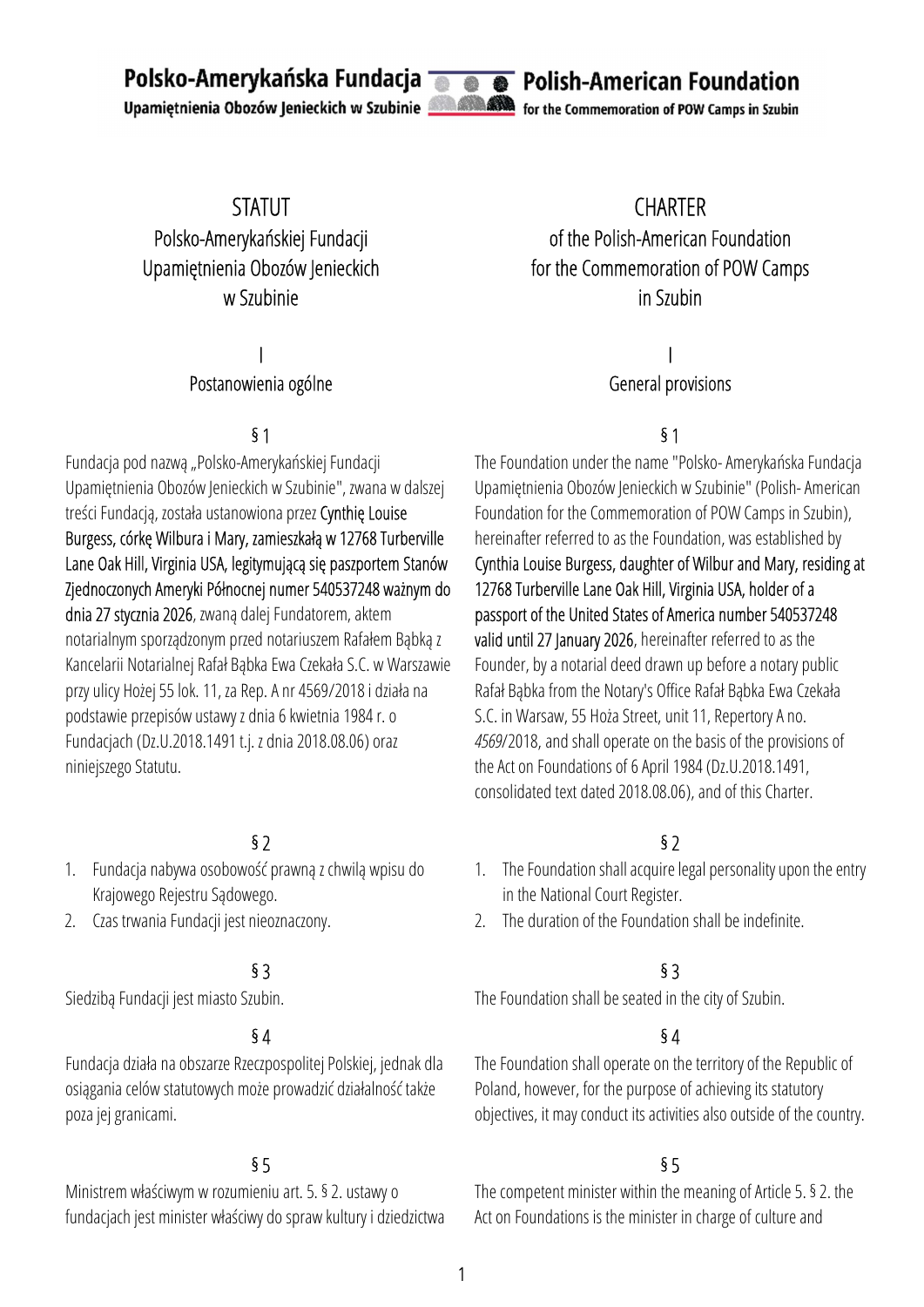narodowego (obecnie Minister do spraw kultury i dziedzictwa narodowego).

### $\overline{56}$   $\overline{56}$

- 1. Fundacja używa pieczęci z nazwą i danymi identyfikacyjnymi Fundacii.
- 2. Fundacja może posiadać znak słowno-graficzny z napisem określającym jej nazwę i posługiwać się nim we wszelkiej działalności związanej z osiąganiem celów statutowych.
- 3. Fundacja obok nazwy w języku polskim może używać nazwy w języku obcym a w szczególności w brzmieniu: "The Polish-American Foundation for the Commemoration of POW Camps in Szubin".

## $\S7$

Fundacja może ustanawiać certyfikaty, odznaki, medale honorowe, nagrody i wyróżnienia, a następnie przyznawać je osobom fizycznym i prawnym zasłużonym w pomocy Fundacji w osiąganiu jej celów statutowych.

## II Cele Fundacji i sposoby ich osiągania

### $\S 8$

Celem Fundacji jest działalność edukacyjna, oświatowa, kulturalna i wychowawcza obejmująca:

- 1. upowszechnianie wiedzy o historii II Wojny Światowej i losach jeńców wojennych w niewoli niemieckiej, ze szczególnym uwzględnieniem ziem polskich, w tym miasta Szubin i okolic,
- 2. rozwój współpracy pomiędzy Rzeczpospolitą Polską a Stanami Zjednoczonymi Ameryki Północnej w zakresie edukacji, nauki i historii II Wojny Światowej, w tym w szczególności losów jeńców wojennych w niewoli niemieckiej,
- 3. aktywne wspieranie działań państwowych, samorządowych, osób fizycznych, prawnych, jednostek organizacyjnych nie posiadających osobowości prawnej, w tym organizacji nonprofit w działaniach edukacyjnych, oświatowych, kulturalnych i wychowawczych obejmujących tematykę historii II Wojny Światowej;

- 1. Fundacja realizuje swoje cele poprzez:
	- 1) wydawanie książek o tematyce historycznej; 58.11.Z

national heritage (currently the Minister of Culture and National Heritage).

- 1. The Foundation shall use a seal bearing the name and identification of the Foundation.
- 2. The Foundation may have a combination mark with text designating its name, and use it in all activities related to the pursuit of its statutory objectives.
- 3. The Foundation, next to its name in Polish, may use the name in a foreign language, and specifically the "The Polish-American Foundation for the Commemoration of POW Camps in Szubin".

The Foundation may establish certificates, badges, medals of honor, awards and distinctions, and then award them to natural and legal persons providing distinguished service to the Foundation, contributing to the attainment of the Foundation's statutory objectives.

## II

### Foundation's objectives and the methods of achieving them

The objective of the Foundation is to pursue educational, cultural and educational activities, including:

- 1. the promotion and dissemination of knowledge about the history of World War II and the experience of prisoners of war in German captivity, with particular emphasis on Polish lands, including the city of Szubin and its surroundings;
- 2. the development of cooperation between the Republic of Poland and the United States of America in the field of education, science and history of the World War II, including in particular the experience of prisoners of war in German captivity;
- 3. active support for activities of the state, local government, natural persons, legal entities, organizations without legal personality, including non-profit organizations in educational and cultural activities in the field of the history of World War II;

### $\S 9$   $\S 9$

- 1. The Foundation may pursue its objectives by:
	- 1. publishing historical books; 58.11.Z Book publishing;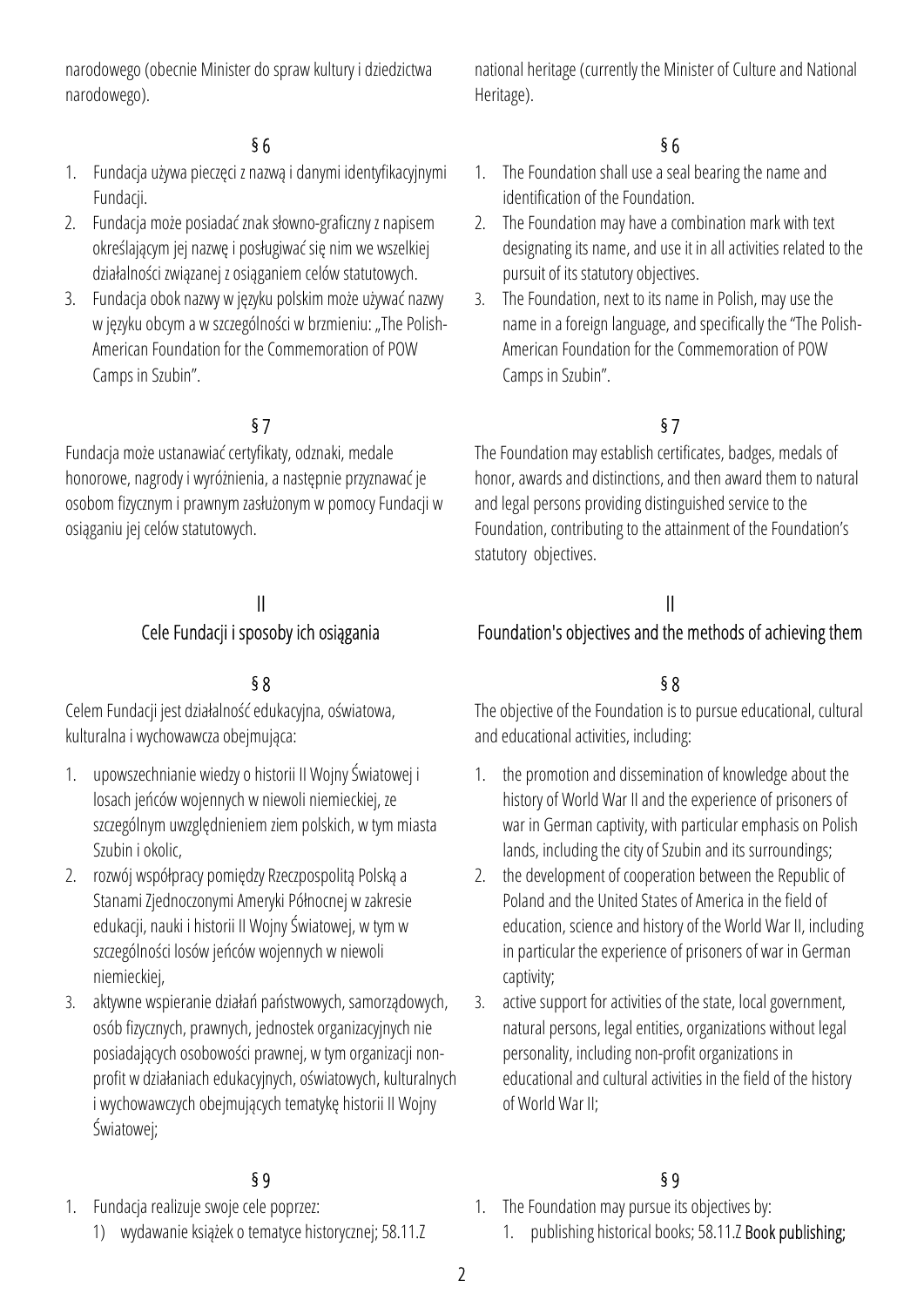Wydawanie książek;

- 2) organizowanie imprez turystycznych i wycieczek obejmujących zwiedzanie muzeów, miejsc historycznych, widowisk rekonstrukcyjnych dot. historii II Wojny Światowej; 79.12.Z Działalność organizatorów turystyki;
- 3) prowadzenie biblioteki, w tym gromadzenie i katalogowanie dokumentów. gromadzenie zbiorów ok tematyce II Wojny Światowej; 91.01.A Działalność bibliotek;
- 4) działalność muzeum, izb pamięci obrazujących losy jeńców wojennych w niewoli niemieckiej w czasie II Wojny Światowej; 91.20.Z Działalność muzeów;
- 5) działalność związaną z organizacją wystaw i kongresów o tematyce historycznej, obejmującej tematykę II Wojny Światowej oraz losy jeńców wojennych w niewoli niemieckiej; 82.30.Z Działalność związana z organizacją targów, wystaw i kongresów;
- 6) działalność związaną z edukacją i ochroną miejsc historycznych, utrzymywaniem i ochroną obiektów o znaczeniu historycznym, w których przebywali jeńcy wojenni w niewoli niemieckiej w czasie II Wojny Światowej oraz zabytkowych obiektów ruchomych związanych z tą niewolą; 91.03.Z Działalność historycznych miejsc i budynków oraz podobnych atrakcji turystycznych;
- 7) prowadzenie badań historycznych na temat losów jeńców wojennych w niewoli niemieckiej w czasie II Wojny Światowej; 72.20.Z Badania naukowe i prace rozwojowe w dziedzinie nauk społecznych i humanistycznych.
- 2. Fundacja nie prowadzi działalności gospodarczej.

Fundacja w ramach działań statutowych może wspierać działalność osób prawnych, fizycznych, jednostek organizacyjnych nie posiadających osobowości prawnej w kraju i za granicą, których cele są zbieżne z celami Fundacji, jak również może korzystać z pomocy innych osób fizycznych i prawnych, których cel działalności jest zbieżny z celami Fundacji.

### III Majątek i dochody Fundacji

1. Na realizację celów Fundacji Fundator przeznacza 11363,00 USD (jedenaście tysięcy trzysta sześćdziesiąt trzy dolary

- 2. organization of tourist events and excursions including visits to museums, historical sites, reconstruction shows concerning the history of World War II; 79.12.Z Tour operator activities;
- 3. running a library, including collecting and cataloguing documents, gathering collections on the subject of World War II; 91.01.A Library activities;
- 4. the activities of a museum, chambers of remembrance of prisoners of war in German captivity during World War II; 91.20.7 Museums activities;
- 5. activities connected with the organization of exhibitions and congresses on historical topics, including the subject of World War II and the experience of prisoners of war in German captivity; 82.30.Z Organization of conventions and trade shows;
- 6. activities related to education and the protection of historical sites, the maintenance and protection of historical sites where German prisoners of war were in captivity during World War II , as well as historical movable objects associated with such captivity; 91.03.Z Operation of historical sites and buildings and similar visitor attractions;
- 7. carrying out historical research on the experience of prisoners of war in German captivity during World War II; 72.20.Z Research and experimental development on social sciences and humanities.
- 2. The Foundation shall not conduct any business activity.

# $\frac{1}{2}$  5 10

As part of its statutory activities, the Foundation may support the activities of legal persons, natural persons and organizations without legal personality in Poland and abroad, whose objectives coincide with those of the Foundation, as well as use the assistance of other natural persons and legal entities whose objectives coincide with those of the Foundation.

# III

# Assets and revenue of the Foundation

# $\frac{1}{2}$  5 11

1. In order to pursue the objectives of the Foundation, the Founder has allocated USD 11,363.00 (eleven thousand,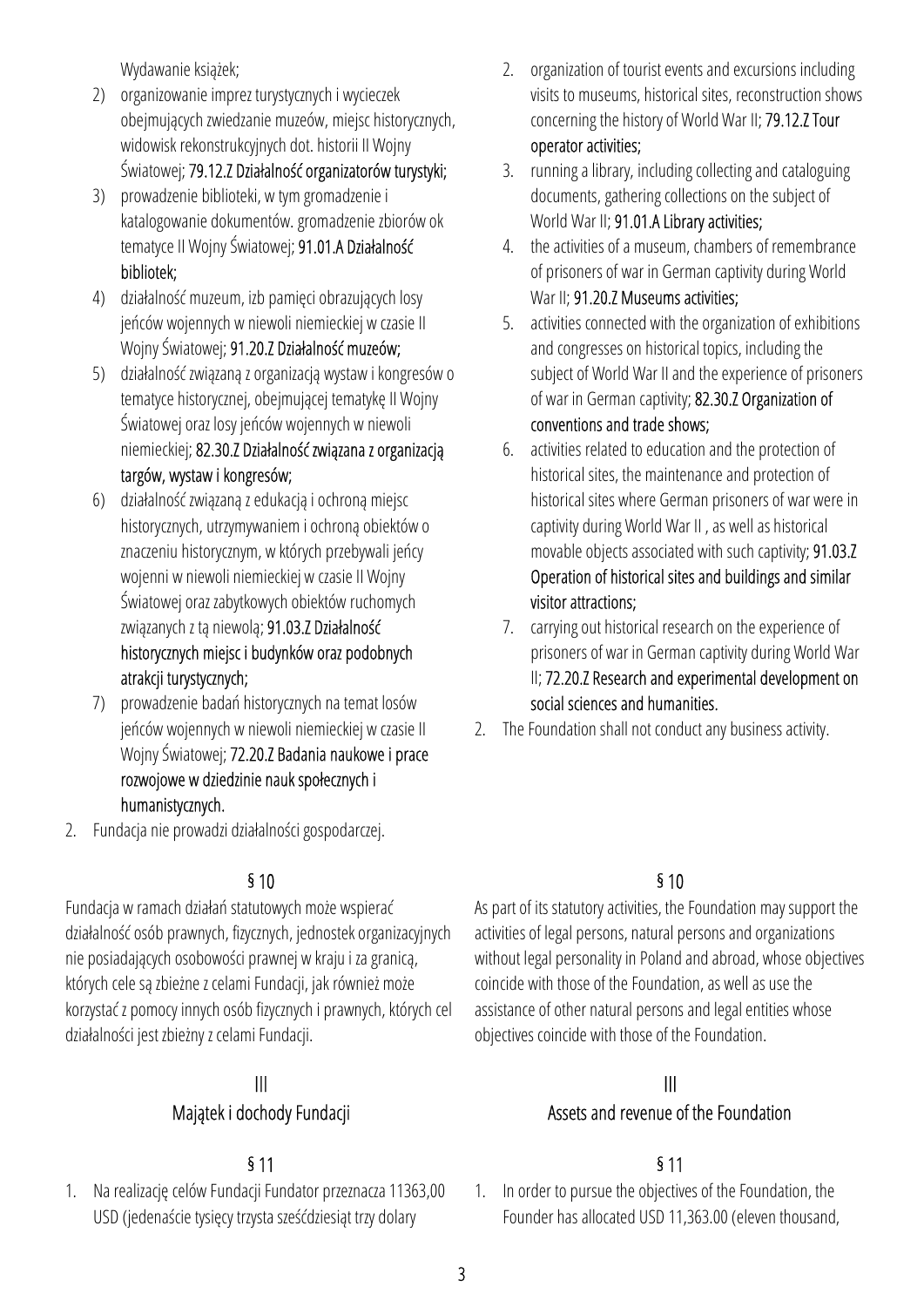amerykańskie), co stanowi równowartość 42839,65 PLN (czterdziestu dwóch tysięcy ośmiuset trzydziestu dziewięciu złotych sześćdziesięciu pięciu groszy) (fundusz założycielski) przeliczonej na złote polskie po kursie średnim wymiany USD na PLN, obowiązującym w NBP w dniu ustanowienia Fundacji - tabela kursów średnich NBP nr 229/ A/ NBP/ 2018 z dnia 26.11.2018 roku, gdzie 1 USD jest równy 3,7701 złotych, na który składają się: środki pieniężne w kwocie 10.000,00 USD (dziesięć tysięcy dolarów), stanowiące równowartość kwoty 37.701,00 zł (trzydziestu siedmiu tysięcy siedmiuset jeden złotych) przeliczonej na złote polskie po kursie średnim wymiany USD na PLN, obowiązującym w NBP w dniu ustanowienia Fundacji - tabela kursów średnich NBP nr 229/A/NBP/2018 z dnia 26-11-2018 roku, gdzie 1 USD jest równy 3,7701 złotych oraz wkład rzeczowy w postaci kufra, nieśmiertelnika, zawiadomienia z Watykanu, Biuletynów Czerwonego Krzyża, wydania gazety pt.: "The Prisoner of War", pocztówek, kieszonkowego wydania Nowego Testamentu, wydanie New York Times'a - strony tytułowej, czasopism "Stars and Stripes", czasopism "Lafayette Journal Courier", o łącznej wartości 1363,00 USD (jeden tysiąc trzysta sześćdziesiąt trzy dolary amerykańskie), przeliczonej na złote polskie po kursie średnim wymiany USD na PLN, obowiązującym w NBP w dniu ustanowienia Fundacji - tabela kursów średnich NBP nr 229/A/NBP/2018 z dnia 26-11-2018 roku, gdzie 1 USD jest równy 3,7701 złotych, stanowiącej równowartość kwoty 5138,65 zł (pięciu tysięcy stu trzydziestu ośmiu złotych sześćdziesięciu pięciu groszy) wniesione do Fundacji przez Fundatora, (wykaz pozycji stanowi załącznik nr 1 do niniejszego aktu), który to majątek stanowi fundusz założycielski Fundacji oraz środki finansowe, nieruchomości i ruchomości nabyte przez Fundację w toku jej działania.

2. Majątek Fundacji przeznaczony jest na realizację celów statutowych Fundacji, pokrycie kosztów jej działalności i bieżącego utrzymania, z zastrzeżeniem postanowień § 14 Statutu.

Fundacja odpowiada za swoje zobowiązania całym swoim majątkiem.

three hundred and sixty-three U.S. dollars), which is an equivalent of PLN 42,839.65 (forty-two thousand, eight hundred and thirty-nine zlotys, sixty-five grosz) (the Initial Capital) as converted into Polish zlotys at the average exchange rate of U.S. dollars into Polish zlotys prevailing at the National Bank of Poland on the date of the establishment of the Foundation - the NBFs mid-rate table no. 229/A/NBP/2018 of November 26, 2018, where 1 USD equals PLN 3.7701, consisting of cash in the amount of USD 10.000,00 (ten thousand U.S. dollars), which is an equivalent of PLN 37,701 (thirty-seven thousand, sevenhundred and one zlotys) as converted into Polish zlotys at the average exchange rate of U.S. dollars into Polish zlotys prevailing at the National Bank of Poland on the date of the establishment of the Foundation - the NBFs mid-rate table no. 229/A/NBP/2018 of November 26, 2018, where 1 USD equals PLN 3.7701 and an in-kind contribution in the form of a foot locker, dog tag, Vatican note, Red Cross Bulletins, "The Prisoner of War" Paper, postcards, pocket edition of the New Testament, New York Times - title page, "Stars and Stripes" papers, "Lafayette Journal Courier" for a total value of USD 1,363.00 (one thousand three-hundred and sixtythree U.S. dollars), as converted into Polish zlotys at the average exchange rate of USD to PLN prevailing at the National Bank of Poland on the date of the establishment of the Foundation - the NBP's mid-rate table no. 229/A/NBP/2018 of November 26, 2018, where 1 USD equals PLN 3.7701, which is an equivalent of PLN 5,138.65 (five thousand one- hundred and thirty-eight zlotys, sixtyfive grosz), which has been contributed to the Foundation by the Founder (the list of items in Attachment No. 1 hereto), and the above assets shall constitute the Initial Capital of the Foundation, as well as any funds and real and/or movable property to be acquired by the Foundation in the course of its operation.

2. The assets of the Foundation shall be used to achieve the statutory objectives of the Foundation, to cover the costs of its activities and day-to-day operation, subject to the provisions of § 14 of this Charter.

## $\frac{1}{2}$  \$12

The Foundation's liability for its debts shall cover all its assets.

## § 13 § 13

Dochody Fundacji pochodzą ponadto z: The Foundation's revenue shall also come from: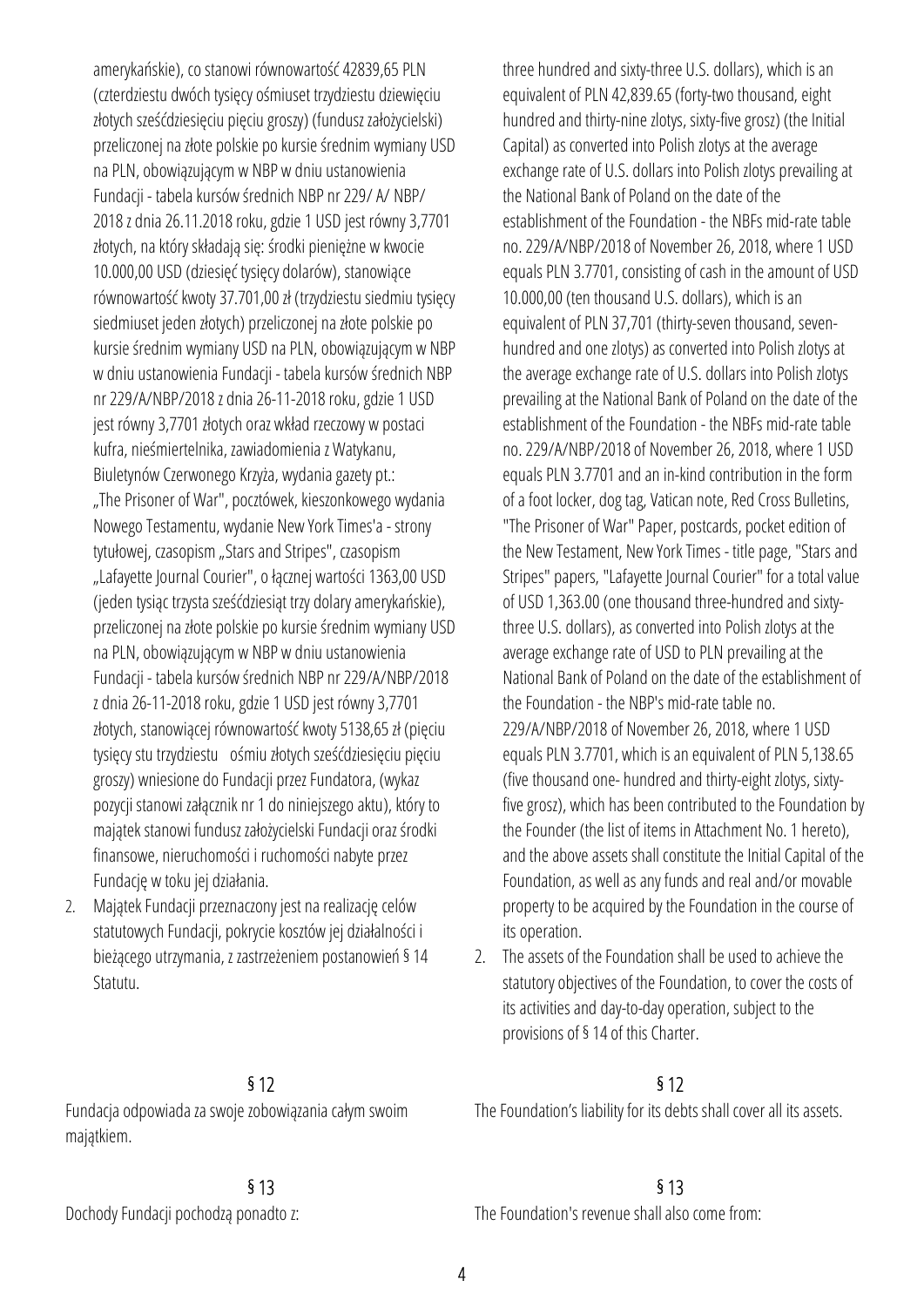- a) darowizn, spadków i zapisów,
- b) subwencji i dotacji,
- c) dochodów ze zbiórek i imprez publicznych oraz aukcji organizowanych przez Fundację i na rzecz Fundacji,
- d) dochodów z majątku Fundacji,
- e) odsetek bankowych.

Dochody pochodzące z dotacji, darowizn, spadków i zapisów mogą być użyte na realizację wszystkich celów Fundacji, o ile ofiarodawcy nie postanowili inaczej.

W sprawach przyjęcia darowizn i dziedziczenia, Zarząd Fundacji składa oświadczenie o przyjęciu spadku z dobrodziejstwem inwentarza i tylko wówczas, gdy w chwili składania tego oświadczenia jest oczywiste, że stan czynny spadku znacznie przewyższa długi spadkowe.

Osoby fizyczne i prawne, które dokonają na rzecz Fundacji darowizny lub dotacji mogą zostać uhonorowane tytułem Dobroczyńcy Fundacji. Zasady uhonorowania i tryb oraz rodzaj odznaczeń i tytułów z tym związanych określi Zarząd Fundacji w regulaminie.

# $\S 17$   $\S 17$

- 1. Fundacja nie może swoim majątkiem udzielać pożyczek lub ustanawiać zabezpieczeń jakichkolwiek zobowiązań zaciąganych przez jej Fundatora, członków organów lub pracowników oraz osób, z którymi pracownicy pozostają w związku małżeńskim albo w stosunku pokrewieństwa lub powinowactwa w linii bocznej do drugiego stopnia albo są związani z tytułu przysposobienia, opieki lub kurateli (zwanych dalej osobami bliskimi).
- 2. Fundacja nie może przekazywać swojego majątku na rzecz Fundatora, członków organów Fundacji lub jej pracowników oraz ich osób bliskich, na zasadach innych niż w stosunku do osób trzecich, w szczególności jeżeli przekazanie następuje bezpłatnie lub na preferencyjnych warunkach.
- 3. Zabrania się wykorzystywania majątku na rzecz członków organów lub pracowników Fundacji lub ich osób bliskich, na zasadach innych niż w stosunku do osób trzecich, chyba, że to wykorzystanie bezpośrednio wynika z celu statutowego Fundacji.
- 4. Zabrania się zakupu na szczególnych zasadach towarów lub
- a) donations, inheritances and bequests,
- b) subsidies and grants,
- c) fund-raising and public events, and from auctions organized by the Foundation or on its behalf,
- d) revenue from the Foundation's assets,
- e) bank interest.

## $\frac{1}{2}$  5 14

Revenues from grants, donations, inheritances and bequests may be used for any of the objectives of the Foundation, unless otherwise decided by the donors.

## $\frac{1}{5}$  15

In cases of acceptance of donations and successions, the Foundation Board shall submit a declaration of acceptance of the inheritance under benefit of inventory, and only when, at the time of such declaration it is evident that the assets of succession substantially exceed the debts under the inheritance.

## $\frac{1}{6}$  16

Natural or legal persons who make a donation or grant to the Foundation may be awarded the title of Foundation's Benefactor. The principles and procedure applicable to the awards of distinctions and titles shall be defined by the Foundation's Board in relevant by-laws.

- 1. The Foundation must not, with its assets, grant loans or provide security for any liabilities incurred by the Founder, members of its bodies or employees, or persons with whom the employees are married, or to whom they are related by consanguinity or affinity in the collateral line up to the second degree, or are related by adoption, custody or guardianship (hereinafter referred to as the close relatives).
- 2. The Foundation must not transfer its assets to the Founder, members of the Foundation's bodies or its employees or their close relatives on terms other than those applicable to third parties, in particular if the such transfer is free of charge or on preferential terms.
- 3. It shall be forbidden to use the assets for the benefit of the members of the Foundation's bodies or employees or their close relatives, on terms other than those applicable to third parties, unless such use results directly from a statutory objective of the Foundation.
- 4. It shall be forbidden to purchase goods or services on special terms from entities with which members of the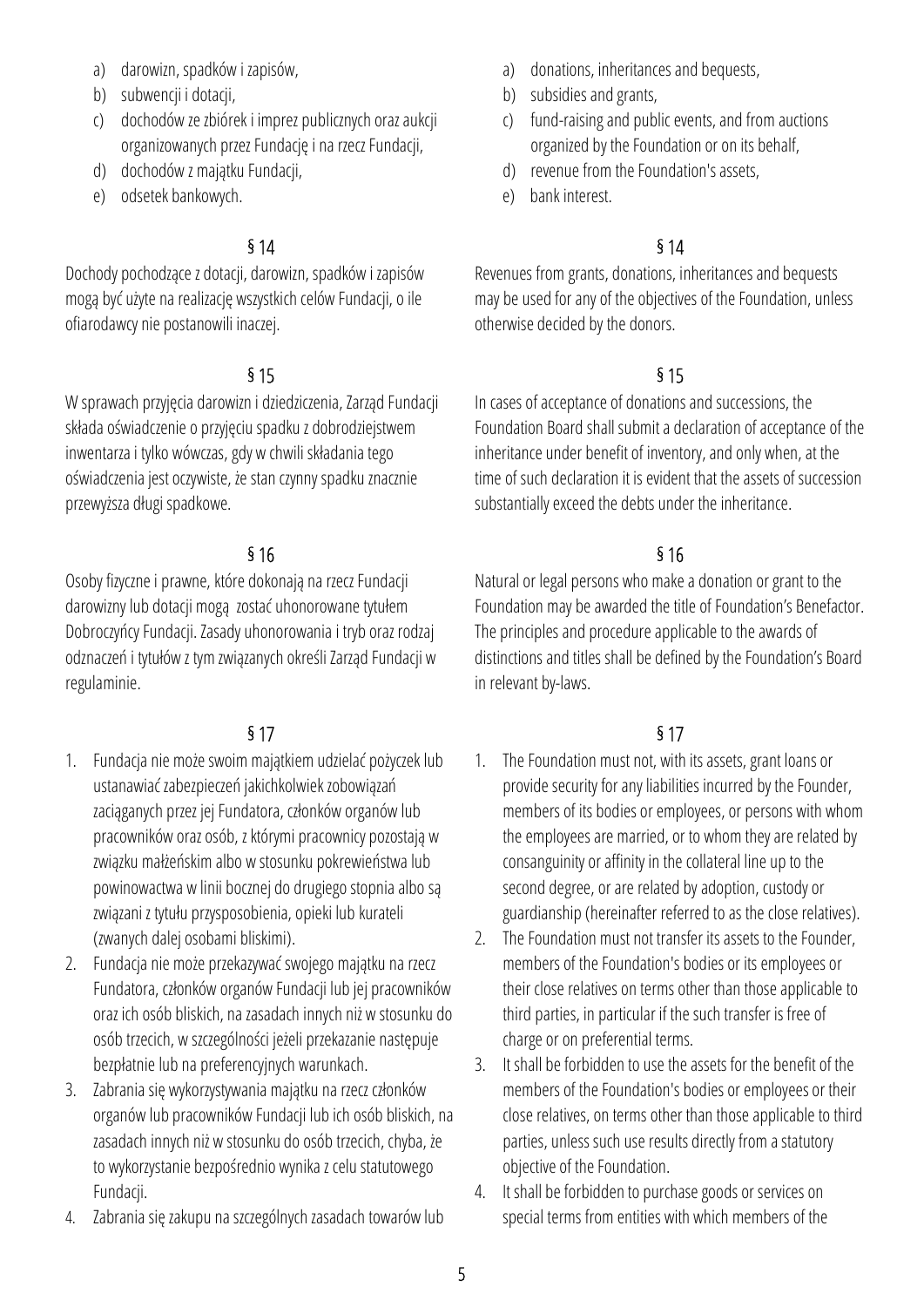usług od podmiotów, w których uczestniczą członkowie organów Fundacji lub jej pracownicy oraz ich osoby bliskie.

# IV

## Organy Fundacji

- a) Zarząd Fundacji,
- b) Rada Fundacji.

# Zarząd Fundacji **Board**

- 1. Zarząd składa się z trzech do pięciu osób w tym Prezesa Zarządu i Wiceprezesa Zarządu, powoływanych przez Radę Fundacji na czteroletnią kadencję.
- 2. Członków pierwszego składu Zarządu Fundacji, w tym jej Prezesa, Wiceprezesa, powołuje Fundator. W składzie pierwszego Zarządu, jak i kolejnych może znajdować się również Fundator.
- 3. Funkcję członka Zarządu można pełnić przez więcej niż jedną kadencję.
- 4. Prezesa Zarządu, oprócz sytuacji wskazanej w pkt 2 niniejszego paragrafu, wybiera Rada Fundacji spośród członków Zarządu Fundacji.
- 5. Wiceprezesa Zarządu, oprócz sytuacji wskazanej w pkt 2 niniejszego paragrafu, wybiera Zarząd spośród swoich członków.
- 6. Cały Zarząd Fundacji lub jej poszczególni członkowie mogą być odwołani przez Radę Fundacji przed upływem kadencji w drodze uchwały podjętej jednomyślnie przez wszystkich członków Rady, w szczególności z powodu niewypełniania obowiązków wynikających z pełnionej w Zarządzie funkcji. Fundator jako członek zarządu nie może zostać odwołany w sposób określony w niniejszym ustępie. Z tych samych powodów, co wskazane w zdaniu pierwszym niniejszego punktu Członka Zarządu może odwołać Fundator. Odwołanie wymaga zachowania formy pisemnej pod rygorem nieważności.
- 7. Ustanie członkostwa w Zarządzie następuje również w wypadku śmieci Członka Zarządu, prawomocnego orzeczenia przez sąd środka karnego powstrzymania się od przebywania w środowisku kombatantów wojennych bądź zakazu dalszej działalności na rzecz Fundacji, w tym w zakazu zajmowania stanowiska członka Zarządu Fundacji, pozbawiania praw

Foundation's bodies, or its employees or their close relatives are engaged.

## IV Foundation bodies

# § 18 § 18

Organami Fundacji są: The bodies of the Foundation shall be:

- a) the Board,
- b) the Foundation Council.

# §19 §19

- 1. The Board shall be composed of three to five persons, including the President and Vice-President of the Board, appointed by the Foundation Council for a four-year term of office.
- 2. The members of the first composition of the Foundation Board, including its President and Vice-President, shall be appointed by the Founder. The composition of the first Board and the subsequent ones may also include the Founder.
- 3. A member of the Board may serve more than one term of office.
- 4. Apart from the situation described in clause 2 of this paragraph, the Vice-President of the Board shall be elected by the Board from among its members.
- 5. Apart from the situation described in clause 2 of this paragraph, the Vice-President of the Board shall be elected by the Board from among its members.
- 6. The entire Board of the Foundation or its individual members may be dismissed by the Foundation Council before the end of their term by way of a resolution adopted unanimously by all members of the Council, in particular due to the failure to perform the duties resulting from the function performed in the Board. The Founder, as a member of the Board, may not be recalled in the manner specified in this paragraph. For the same reasons as those referred to in the first sentence of this clause, a Member of the Board may be dismissed by the Founder. The dismissal shall be in writing, otherwise being null and void.
- 7. Membership in the Board shall also cease in the event of the death of a Board Member, a final court injunction to stay away from the war veterans community, or a ban on further activities for the Foundation, including a ban on occupying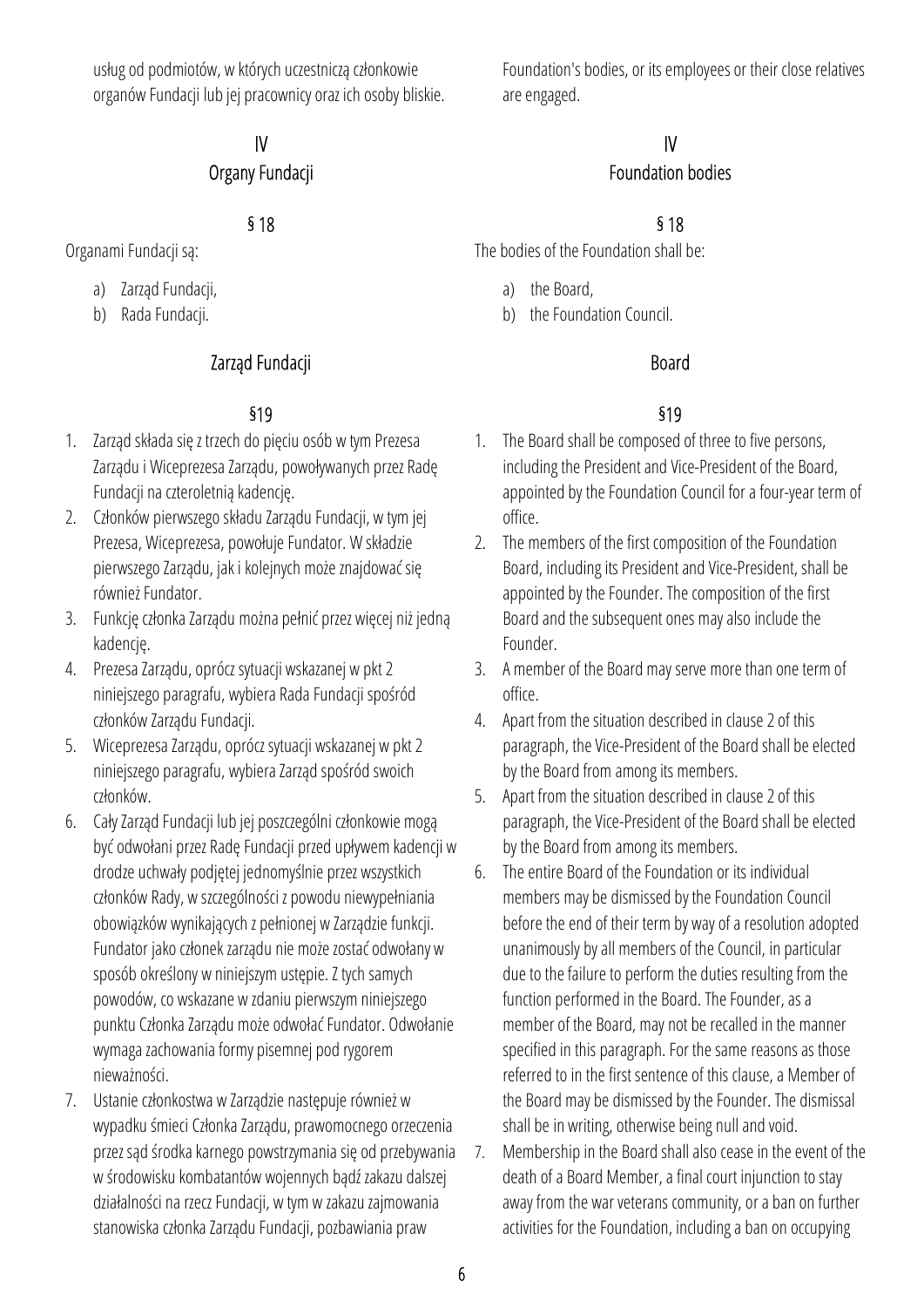publicznych prawomocnym wyrokiem sądu za przestępstwo popełnione umyślnie bądź też po złożeniu Radzie Fundacji pisemnego oświadczenia pod rygorem nieważności o rezygnacji z funkcji Członka Zarządu.

- 1. Zarząd Fundacji kieruje jej działalnością i reprezentuje Fundację na zewnątrz.
- 2. Do zadań Zarządu należy w szczególności:
	- a) uchwalanie rocznych planów działania Fundacji oraz planów finansowych,
	- b) uchwalanie regulaminów,
	- c) sprawowanie zarządu majątkiem Fundacji,
	- d) ustalanie wielkości zatrudnienia i wysokości środków na wynagrodzenia pracowników Fundacji,
	- e) podejmowanie decyzji we wszelkich sprawach nie przekazanych do kompetencji innych organów,
	- f) przyjmowanie darowizn, spadków i zapisów, subwencji i dotacji,
	- g) występowanie z wnioskiem i wyrażenie zgody w sprawie zmian statutu Fundacji, połączenia z inną Fundacją oraz likwidacji Fundacji,
	- h) przesyłanie sprawozdań rocznych z pracy Fundacji właściwemu ministrowi w terminie wynikającym z Ustawy o fundacjach, a także udostępnianie sprawozdań do publicznej wiadomości.

- 1. Zarząd podejmuje decyzje na posiedzeniach w formie uchwał. O posiedzeniu muszą zostać powiadomieni wszyscy członkowie Zarządu. Zwołanie posiedzenia Zarządu dokonywane jest przez Prezesa Zarządu, a w razie jego braku przez Wiceprezesa, za pomocą środków porozumiewania się na odległość – pocztą elektroniczną na adres e-mail podany przez Członka Zarządu, a w jego ich braku listownie bądź faxem na wskazane adresy korespondencyjne albo numery telefonów, co najmniej na 5 dni przed datą posiedzenia.
- 2. Uchwały Zarządu zapadają większością głosów w obecności, co najmniej 2/3 składu Zarządu.
- 3. W przypadku uzyskania równiej liczby głosów decyduje głos Prezesa Zarządu.

the position of a Board Member, deprivation of public rights by a final court ruling for an intentional crime, or after submitting a resignation from the position of a Board Member to the Foundation Council, such resignation to be made in writing or may otherwise be null and void.

## $\frac{1}{2}$  \$ 20

- 1. The Foundation Board shall manage its activities and represent the Foundation externally.
- 2. The tasks of the Board shall include in particular:
	- a) adopting the Foundation's annual action plans and financial plans,
	- b) adopting rules of procedure,
	- c) administering the Foundation's assets,
	- d) determining the level of employment and the amount of resources for the salaries of the Foundation's employees,
	- e) taking decisions on any matters not falling within the competence of other authorities,
	- f) accepting donations, inheritances and bequests, subsidies and grants,
	- g) applying for and expressing consent on amendments to the Charter of the Foundation, merger with another Foundation or liquidation of the Foundation,
	- h) sending annual reports on the Foundation's activities to the competent minister within the time limit set forth in the Act on Foundations, as well as making the reports available to the public.

## $\frac{1}{2}$  \$21

- 1. The Board shall take decisions at meetings, in the form of resolutions. All members of the Board must be notified of the meeting. A meeting of the Board shall be convened by the President of the Board or, in case of his or her absence, by the Vice President, by means of remote communication, i.e. by e-mail to the e-mail address provided by a Member of the Board or, if there is no such address, by ordinary mail or fax to the indicated correspondence addresses or telephone numbers, at least 5 days prior to the meeting.
- 2. Resolutions of the Board shall be adopted by a majority of votes in the presence of at least 2/3 of the members of the Board.
- 3. If an equal number of votes is obtained, the President of the Board shall have the casting vote.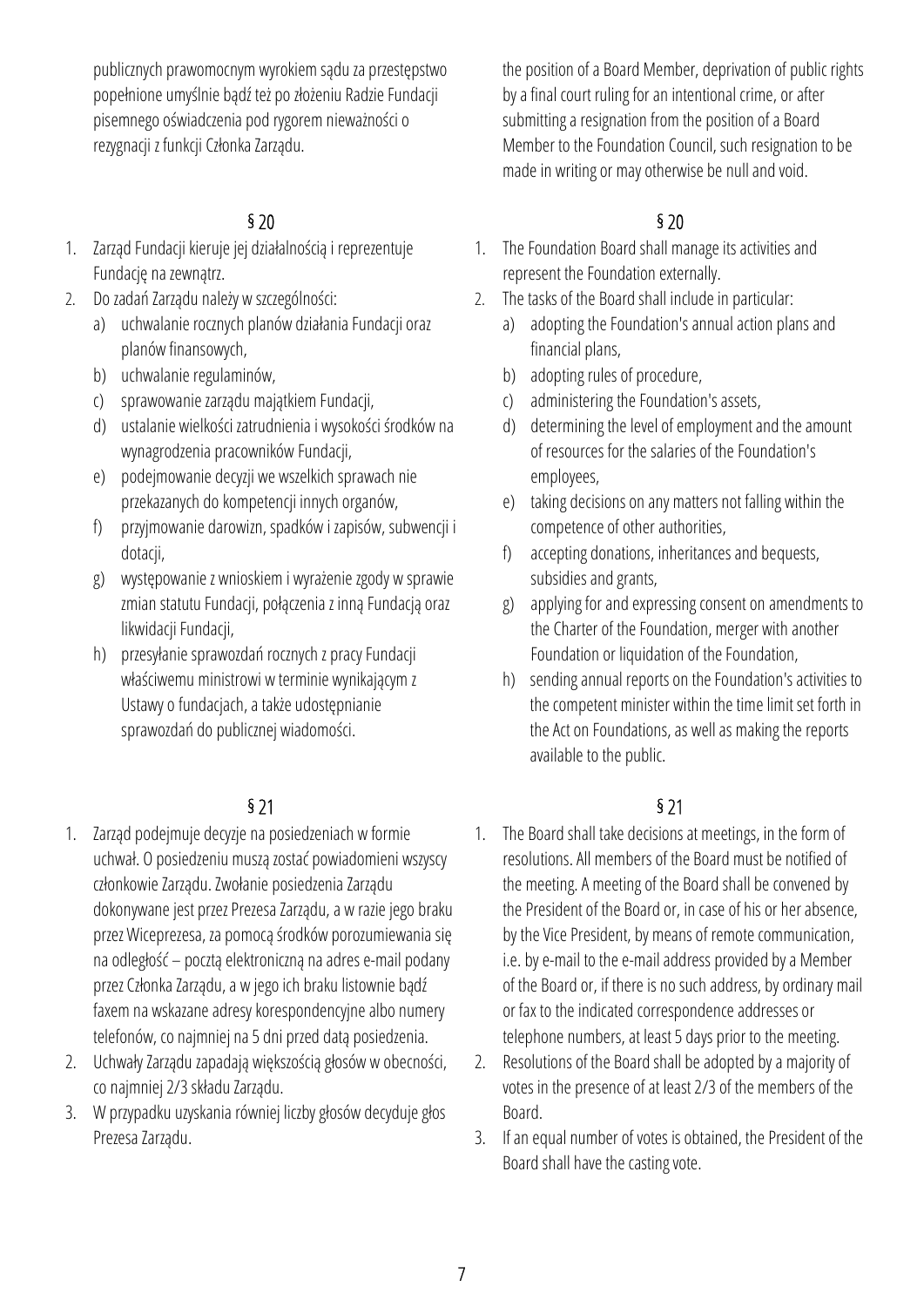## $\frac{1}{2}$  \$22

- 1. Członkowie Zarządu mogą pozostawać z Fundacją w stosunku pracy lub pełnić funkcję na postawie innych stosunków prawnych (w szczególności umowy zlecenia).
- 2. Umowy określone w § 22 ust. 1:
	- a) z Prezesem Fundacji zawiera Wiceprezes Fundacji, za zgodą pozostałych członków Zarządu i Rady, wyrażoną w formie uchwały,
	- b) z Wiceprezesem Fundacji zawiera Prezes Fundacji, za zgodą pozostałych członków Zarządu i Rady, wyrażoną w formie uchwały.

- 1. Rada Fundacji jest organem nadzorczym, kontrolnym i opiniującym Fundacji.
- 2. Rada Fundacji składa się z trzech do pięciu członków, powołanych na czteroletnią kadencję.
- 3. Członków pierwszego składu Rady Fundacji, w tym Przewodniczącego Rady Fundacji, powołuje Fundator. Fundator może powołać siebie samego w skład pierwszego składu Rady Fundacji.
- 4. W skład Rady Fundacji może wchodzić Fundator.
- 5. Następnych członków Rady Fundacji na miejsce osób, które przestały pełnić tę funkcję lub dla rozszerzenia składu Rady Fundacji, powołuje swą decyzją Rada Fundacji.
- 6. W szczególnie uzasadnionych przypadkach odwołanie członka Rady Fundacji może nastąpić w drodze uchwały podjętej jednomyślnie przez pozostałych członków Rady Fundacji bądź samodzielnie przez Fundatora. Odwołanie wymaga zachowania formy pisemnej pod rygorem nieważności.
- 7. Członkostwo w Radzie Fundacji ustaje w przypadku śmierci Członka Rady Fundacji, prawomocnego orzeczenia przez sąd środka karnego powstrzymania się od przebywania w środowisku kombatantów wojennych bądź dalszej działalności na rzecz Fundacji, w tym w zakazu zajmowania stanowiska członka Zarządu Fundacji, pozbawiania praw publicznych prawomocnym wyrokiem sądu za przestępstwo popełnione umyślnie, jak i złożenia Zarządowi Fundacji rezygnacji w formie pisemnej pod rygorem nieważności z funkcji Członka Rady Fundacji.

- 1. Members of the Board may have an employment relationship with the Foundation or serve on the basis of other legal relationships (in particular, a contract of mandate).
- 2. The agreements referred to in § 22.1:
	- a) with the President of the Foundation shall be concluded by the Vice President of the Foundation, with the consent of the other members of the Board and of the Council, in the form of a resolution,
	- b) with the Vice President of the Foundation shall be concluded by the President of the Foundation, with the consent of the other members of the Board and the Council, in the form of a resolution.

## Rada Fundacji **Foundation Council** Foundation Council

## $\S 23$   $\S 23$

- 1. The Foundation Council shall be a supervisory, controlling and evaluating body of the Foundation.
- 2. The Foundation Council shall consist of three to five members, appointed for a four-year term of office.
- 3. The members of the first composition of the Foundation's Council, including the Chairman of the Foundation's Council, shall be appointed by the Founder. The Founder may appoint him or herself as member of the first composition of the Foundation's Council.
- 4. The composition of the Foundation's Council may include the Founder.
- 5. Successive members of the Foundation Council to replace the persons who have ceased to perform this function or for the purpose of expanding the composition of the Foundation Council shall be appointed by the Foundation Council's decision.
- 6. In particularly justified cases, the dismissal of a member of the Foundation Council may take place by way of a resolution adopted unanimously by the remaining members of the Foundation Council, or by the Founder acting alone. The dismissal shall be in writing, otherwise being null and void.
- 7. Membership in the Foundation Council shall cease in the event of the death of a Board Member, a final court injunction to stay away from the war veterans community, or a ban on further activities for the Foundation, including a ban on occupying the position of a Board Member, deprivation of public rights by a final court ruling for an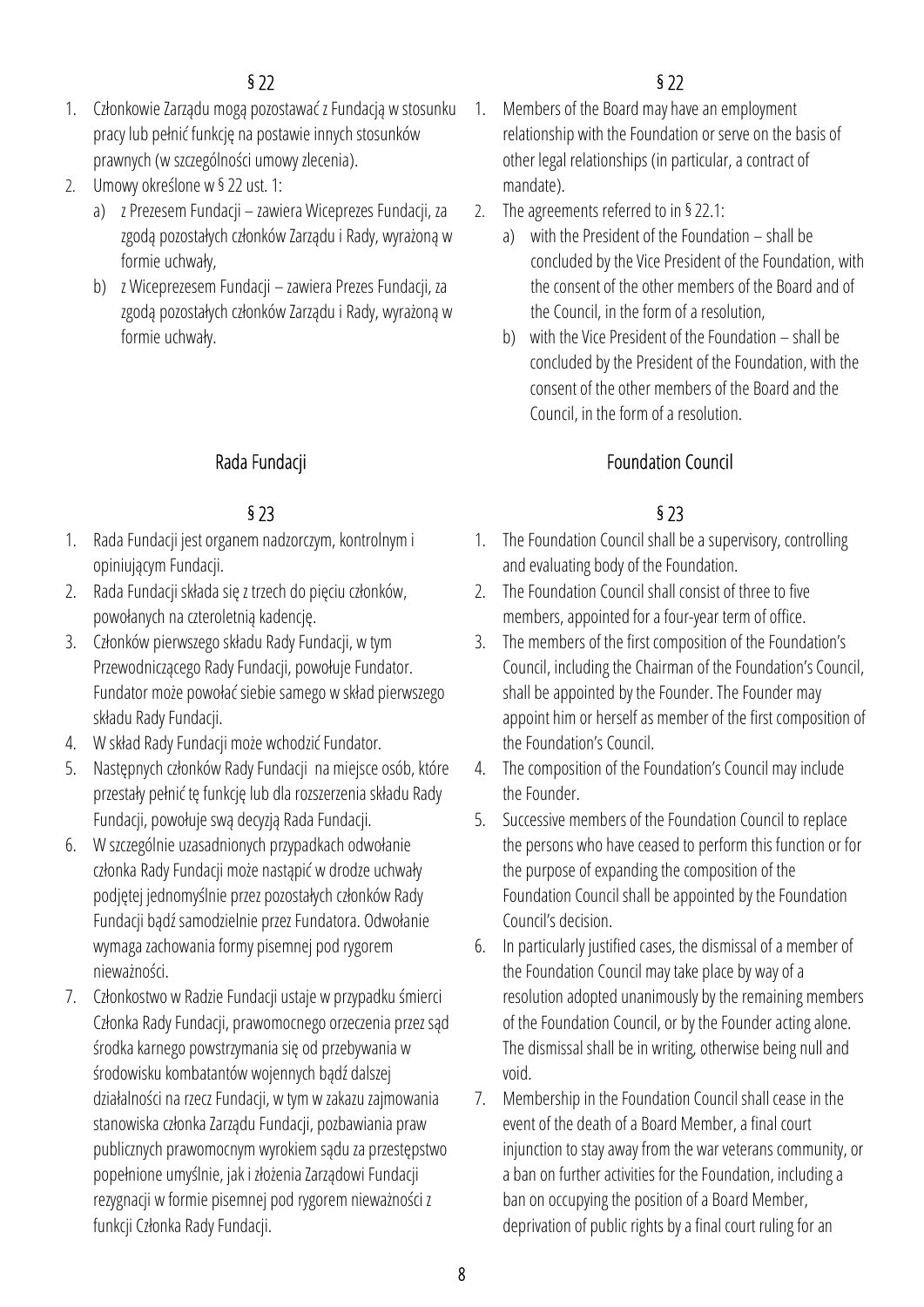- 8. Nie można łączyć członkostwa w Radzie Fundacji z funkcją Członka Zarządu.
- 9. Członek Rady Fundacji nie może być zatrudniony w Fundacji.
- 10. Rada Fundacji wybiera ze swojego grona Przewodniczącego Rady. Przewodniczący Rady Fundacji kieruje pracami Rady Fundacji, reprezentuje ją na zewnątrz oraz zwołuje i przewodniczy zebraniom Rady.

- 1. Posiedzenia Rady Fundacji odbywają się w miarę potrzeb, nie rzadziej jednak niż raz na pół roku.
- 2. Zebranie Rady Fundacji zwoływane jest przez Przewodniczącego Rady z jego inicjatywy, bądź na wniosek Zarządu Fundacji bądź Fundatora, zgłoszony na piśmie. Zwołanie dokonywane jest za pośrednictwem dróg porozumiewania się na odległość – pocztą elektroniczną na adres e-mail podany przez Członka Rady, a w ich braku pocztą zwykłą bądź faxem na wskazane adresy korespondencyjne albo numery telefonów co najmniej na 15 dni przed datą zebrania.
- 3. Rada Fundacji podejmuje decyzje w formie uchwał, zwykłą większością głosów, chyba, że niniejszy Statut stanowi inaczej. W wypadku równej liczby głosów, decyduje głos Przewodniczącego.

Do zadań Rady Fundacji należy w szczególności:

- a) ocena pracy Zarządu i przyjmowanie corocznych sprawozdań lub bilansu,
- b) kontrolowanie bieżącej działalności Zarządu Fundacji,
- c) wytyczanie głównych kierunków działalności Fundacji,
- d) nadzór nad działalnością Fundacji.

Rada Fundacji w celu wykonywania swych zadań uprawniona jest do:

a) żądania od Zarządu Fundacji przedstawienia wszelkich dokumentów dotyczących działalności Fundacji,

intentional crime, or after submitting a resignation from the position of a Member of the Foundation Council to the Foundation Board, such resignation to be made in writing or may otherwise be null and void.

- 8. Membership of the Foundation Council must not be combined with the function of a Member of the Board.
- 9. A member of the Foundation Council must not be employed by the Foundation.
- 10. The Foundation Council shall elect from among its members the Chairman of the Council. The Chairman of the Foundation Council shall direct the activities of the Foundation Council, represent it externally and convene and chair meetings of the Council.

## $\frac{1}{2}$  \$ 24

- 1. The Foundation Council's meetings shall be held as necessary but at least once a every six months.
- 2. A meeting of the Foundation Council shall be convened by the Chairman of the Council at his or her initiative, or at the request of the Foundation Board or the Founder, submitted in writing. The meeting shall be convened via remote communication channels – by e-mail to the e-mail address provided by the Member of the Council, or in the absence thereof by ordinary mail or fax to the indicated correspondence addresses or telephone numbers, at least 15 days prior to the date of the meeting.
- 3. The Foundation Council shall take decisions in the form of resolutions, by a simple majority of votes, unless this Charter provides otherwise. In the event of a tie, the Chairman shall have the casting vote.

## $\S 25$   $\S 25$

The tasks of the Foundation Council shall include in particular:

- a) evaluating the work of the Board and approving annual reports or balance-sheet statements,
- b) overseeing the day-to-day activities of the Foundation Board,
- c) setting out the main directions of the Foundation's activities,
- d) supervising the Foundation's activities.

# $\frac{1}{26}$  S 26

In order to carry out its tasks, the Foundation Council shall be empowered to:

a) request the Foundation Board to provide all documents concerning the Foundation's activities,